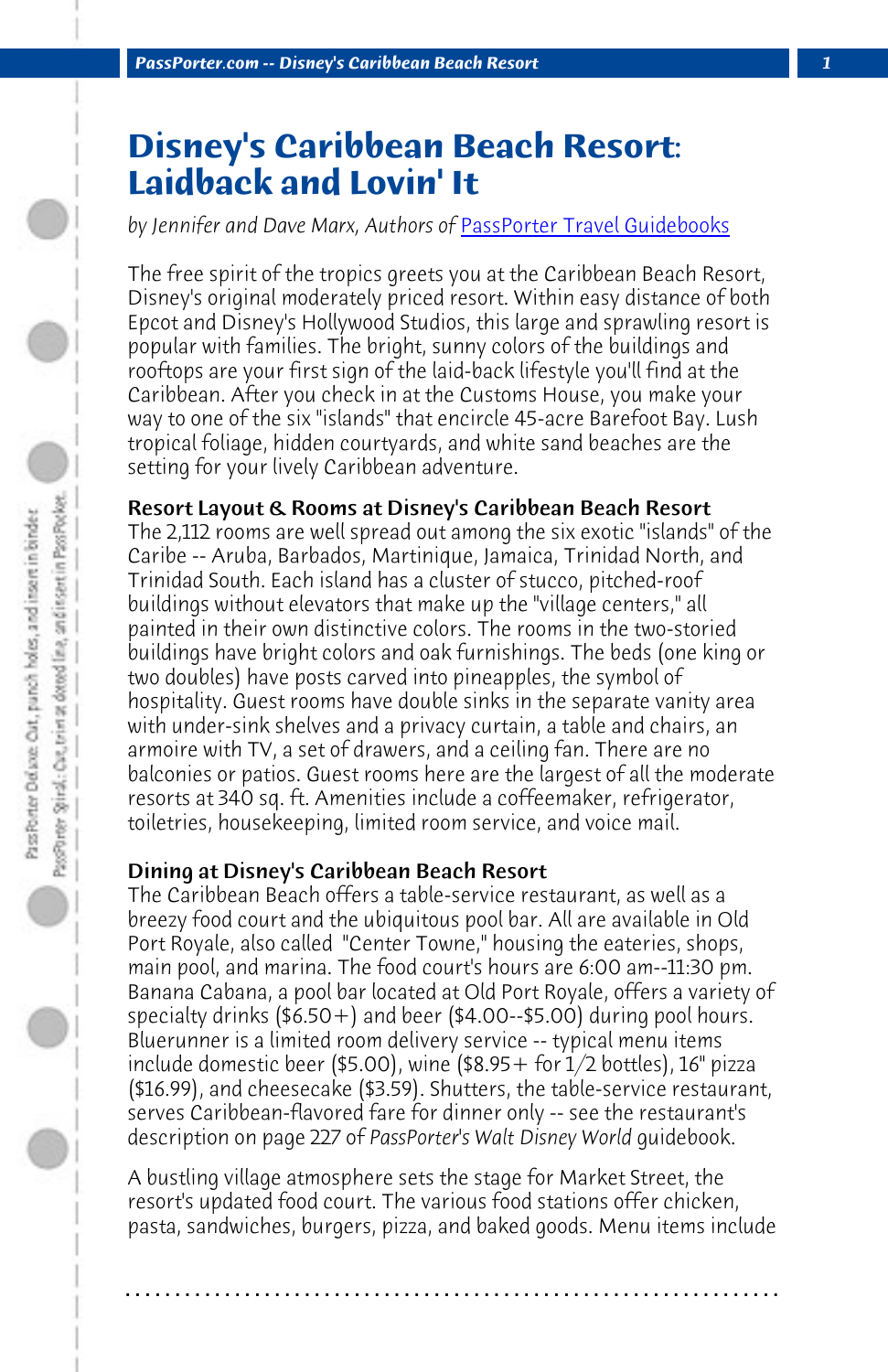French toast with bacon (\$4.99), Cobb salad (\$6.99), bacon double cheeseburger with fries (\$7.39), turkey club (\$6.29), kids' grilled cheese (\$3.99), and carrot cake (\$2.99). Get refills at the beverage island with a mug (\$12.49).

## Playing & Relaxing at Disney's Caribbean Beach Resort

For Athletes: The Barefoot Bay Boat Yard rents boats and "toobies" (motorized inner tubes). Rent a bicycle or surrey bike for a ride around the bay. Walkers and joggers enjoy the many beautiful paths and will really enjoy the circuit around Barefoot Bay and the footbridges to Caribbean Cay island.

For Children: There are playgrounds on the beaches in Barbados, Jamaica, and Trinidad South.

For Gamers: Goombay Games in Old Port Royale has video games. For Shoppers: The Calypso Trading Post & Straw Market offers themed gifts, sundries, clothing, and Caribbean items.

For Swimmers: The recently refurbished themed pool near Old Port Royale features cannons and waterfalls, as well as a wading pool for kids, a spa (hot tub), and a water slide. Six leisure pools are among the resort's "islands." Note that there is no swimming in the bay. For Sunbathers: Each "island" has a beautiful, white sand beach.

#### Transportation at Disney's Caribbean Beach Resort

Transportation to the theme parks and water parks (see chart below for in-transit times) is via frequent buses. Other resorts are accessible by changing buses at a nearby theme park (daytime) or Downtown Disney (evening). You can also take an internal resort bus if you need to reach other areas within the resort. To go to the Customs House (lobby concierge/luggage services), get off at Barbados. We stayed at this beautiful resort in June 2007 and are delighted to report that it is looking wonderful!

#### Tips and Notes for Disney's Caribbean Beach Resort

While you can't swim in the bay, the white sand beaches are great spots to relax. We found several hammocks set up along the beach -- take some time to just kick back and watch the palm trees flutter.

You can catch a glimpse of the Epcot globe between Old Port Royale and Martinique -- look in the evenings for a glimpse of IllumiNations. There are "hidden" courtyards sporting tables with umbrellas in every "island" of the resort -- these are now the designated smoking areas, but can still be very rewarding places to relax. Be sure to take a trip across the bridge to Caribbean Cay (formerly Parrot Cay) in the middle of Barefoot Bay. Beyond the lush foliage and dense bamboo stands, you'll find gazebos, picnic areas, and hammocks. In-room refrigerators are complimentary.

**. . . . . . . . . . . . . . . . . . . . . . . . . . . . . . . . . . . . . . . . . . . . . . . . . . . . . . . . . . . . . . . . . .**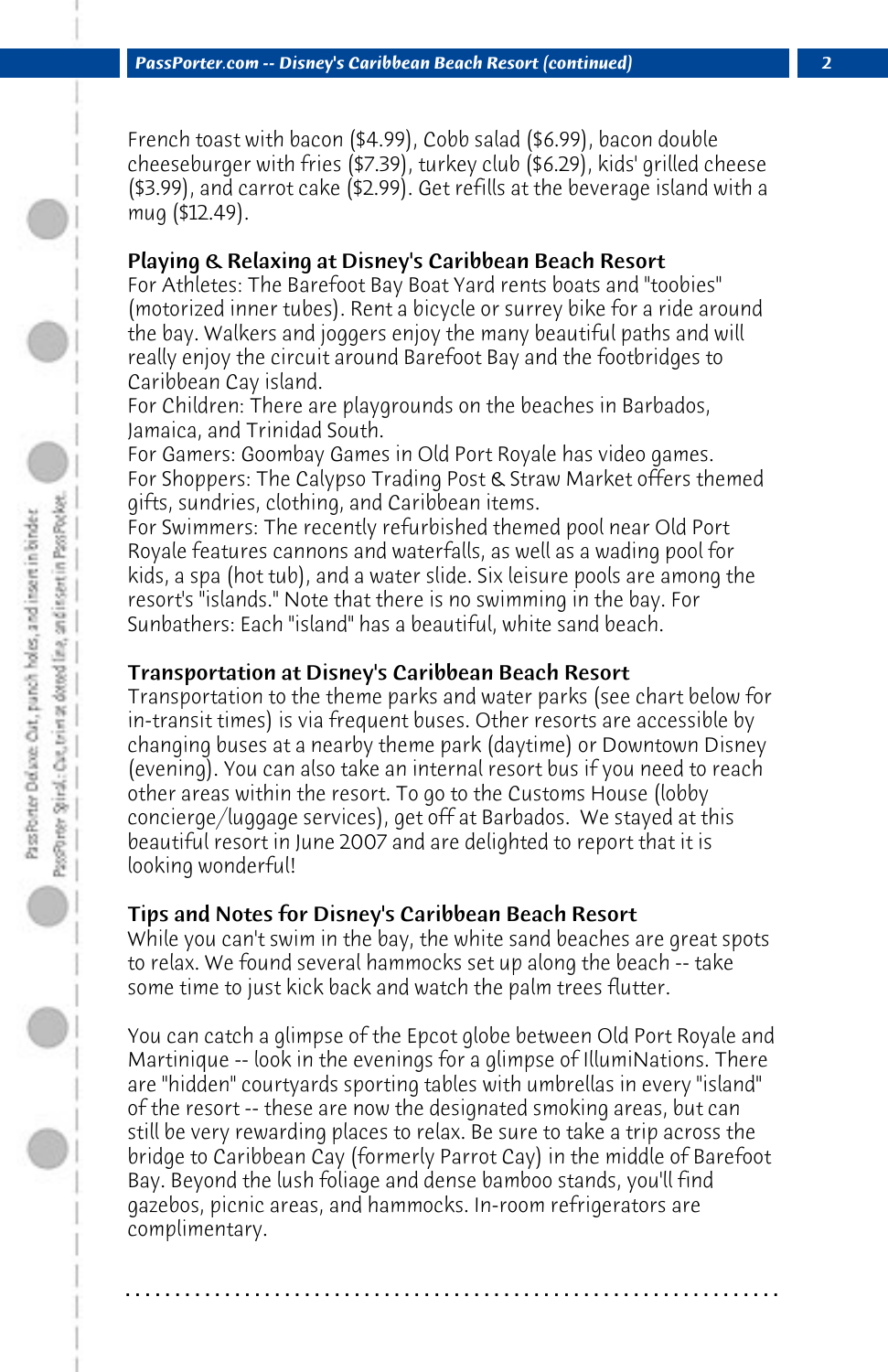*PassPorter.com -- Disney's Caribbean Beach Resort (continued) 3*

There are no elevators at this resort.

This is a sprawling resort, making it difficult to get to Old Port Royale to eat or shop. Consider stocking up for snacks and quick breakfast foods. Board the "Internal" bus to move around the resort.

All rooms in Martinique and Trinidad North are preferred rooms. New, pirate-themed rooms are in Trinidad South, while new Finding Nemo-themed rooms are in Martinique. All priced the same as a water-view or king-bed room. Check-in time is 3:00 pm. Check-out time is 11:00 am.

## Best Locations at Disney's Caribbean Beach Resort

Your "island" can make or break your experience. Though more expensive, we suggest Martinique or Trinidad North, which are close to Old Port Royale. Aruba and Jamaica, across the Barefoot Bay bridge, are good choices for a bit of seclusion. You don't need a water view to enjoy your room here, but if you prefer one, we found the following rooms to have outstanding water views: 2524, 2525, 2556, and 2557 in Martinique; and 3117, 3149, 3225--3228, and 3257--3261 in Trinidad North. Corner roo[ms \(available with either](http://www.passporter.com/wdw/authors.htm) double- or king-size beds) seem larger as they often have an extra window.

#### Room Rates at Disney's Caribbean Beach Resort

2009 room rates begin at \$149 for a standard view room, \$174 for a preferred, water, or king bed room, \$174 for one of the pirate themed rooms (standard view), and \$199 for one of the pirate-themed rooms with a water view. Note that 12.5% tax not included in above rates. King-bed rooms come in both standard or water view, and both are the same rate as a water-view room. Preferred rooms (any view, any bed size) are located in Martinique and Trinidad North. Higher rates in price ranges are for weekends and holiday periods.

# Disney's Caribbean Beach Resort Quick Facts

Address: 900 Cayman Way, Lake Buena Vista, FL 32830 Phone: 407-934-3400 g Fax: 407-934-3288

*About The Authors:* Jennifer and Dave Marx are the founders of PassPorter Travel Press/MediaMarx, Inc. and the authors of dozens of bestselling books. They live in Ann Arbor, Michigan and frequently travel within the U.S. and abroad.

**. . . . . . . . . . . . . . . . . . . . . . . . . . . . . . . . . . . . . . . . . . . . . . . . . . . . . . . . . . . . . . . . . .**

*Article last updated: 01/19/2009*

*View the latest version online at:*